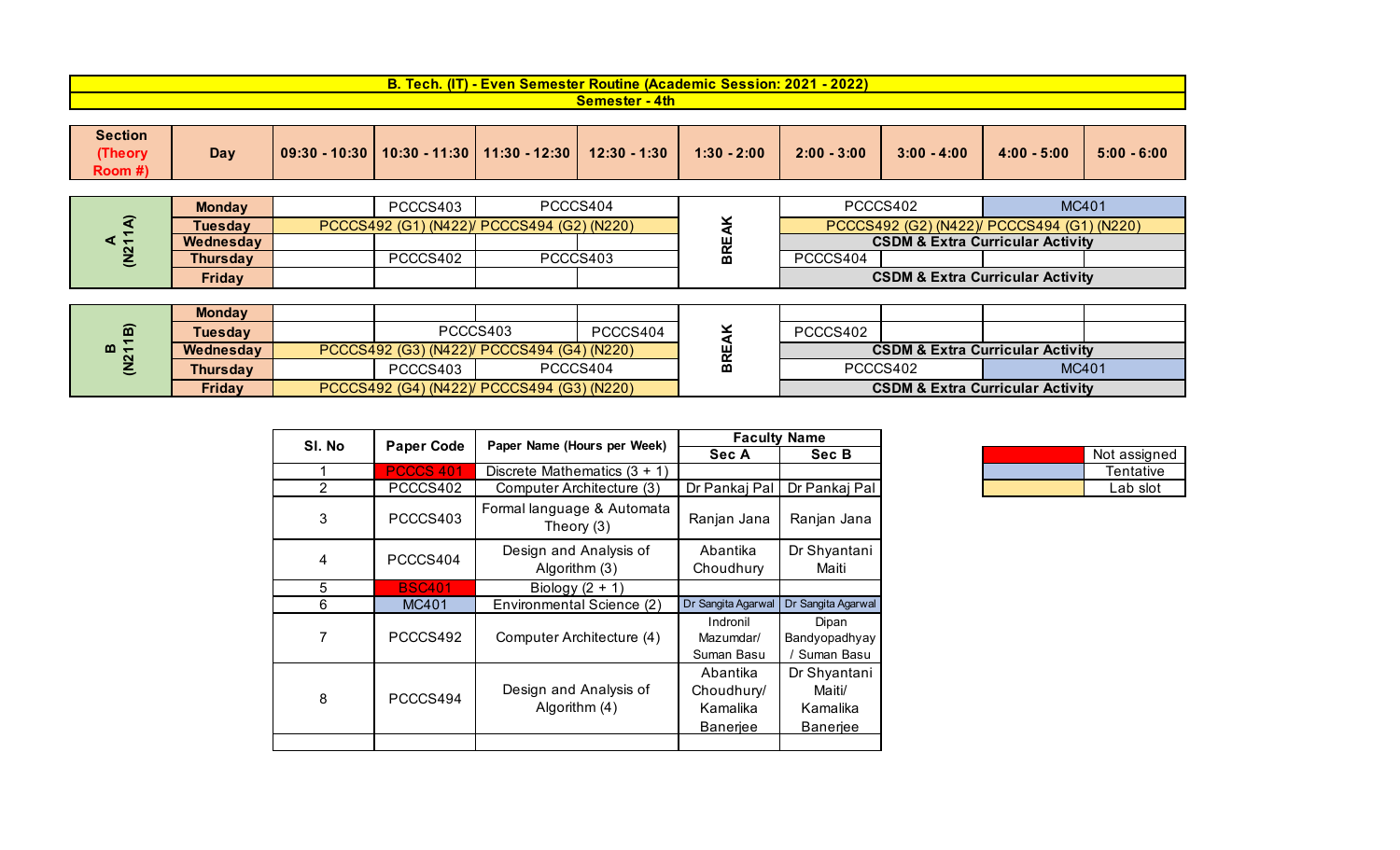| $-2022$<br>2021<br><b>B. Tech.</b><br>7 AT<br>e (Academic Session:<br><u>i - Even Semester Routine i</u> |
|----------------------------------------------------------------------------------------------------------|
| <u>- 6th </u><br><u>semester </u>                                                                        |

| <b>Section</b> |     |                        |                                                     |               |               |               |               |               |
|----------------|-----|------------------------|-----------------------------------------------------|---------------|---------------|---------------|---------------|---------------|
| (Theory)       | Day | $-10:30$ $V$<br>09:30. | $\mid$ 10:30 - 11:30   11:30 - 12:30   12:30 - 1:30 | $1:30 - 2:00$ | $2:00 - 3:00$ | $3:00 - 4:00$ | $4:00 - 5:00$ | $5:00 - 6:00$ |
| Room #)        |     |                        |                                                     |               |               |               |               |               |

|                     | <b>Monday</b> | PCCCS691 (G2) (N219) / PCCCS692 (G1) (N217) |                         |                         |   | PCCCS691 (G1) (N219) / PCCCS692 (G2) (N217) |                                             |  |
|---------------------|---------------|---------------------------------------------|-------------------------|-------------------------|---|---------------------------------------------|---------------------------------------------|--|
| $\hat{\phantom{1}}$ | Tuesdav       | PCCCS602                                    | PECIT602A/ PECIT602D    |                         |   | PCCCS601                                    | PECIT601A/PECIT601D                         |  |
| $4\overline{209}$   | Wednesday     | PROJ-CS601                                  | PCCCS602                |                         | ш | <b>CSDM &amp; Extra Curricular Activity</b> |                                             |  |
|                     | Thursday      | PCCCS601                                    | OECIT601A               |                         | ក | PROJ-CS601                                  |                                             |  |
| ಲ                   | <b>Friday</b> | OECIT601A                                   | PECIT602A/<br>PECIT602D | PECIT601A/P<br>ECIT601D |   |                                             | <b>CSDM &amp; Extra Curricular Activity</b> |  |

|           | <b>Monday</b>   |                                             |                      | OECIT601A                          |                                             | PCCCS601                                    |  | PROJ-CS601                                  |  |  |  |          |  |  |                     |
|-----------|-----------------|---------------------------------------------|----------------------|------------------------------------|---------------------------------------------|---------------------------------------------|--|---------------------------------------------|--|--|--|----------|--|--|---------------------|
|           | Tuesdav         | OECIT601A                                   | PECIT602A/ PECIT602D |                                    |                                             |                                             |  |                                             |  |  |  | PCCCS602 |  |  | PECIT601A/PECIT601D |
| B<br>09B) | Wednesday       | PCCCS602                                    | PCCCS601             |                                    | ш                                           | <b>CSDM &amp; Extra Curricular Activity</b> |  |                                             |  |  |  |          |  |  |                     |
|           | <b>Thursday</b> | PCCCS691 (G4) (N219) / PCCCS692 (G3) (N217) |                      | BRI                                | PCCCS691 (G3) (N219) / PCCCS692 (G4) (N217) |                                             |  |                                             |  |  |  |          |  |  |                     |
|           | Friday          | PROJ-CS601                                  | PECIT602D            | PECIT602A/ PECIT601A/P<br>ECIT601D |                                             |                                             |  | <b>CSDM &amp; Extra Curricular Activity</b> |  |  |  |          |  |  |                     |

| SI. No |                   | Paper Name (Hours per Week)             |                           | <b>Faculty Name</b>           |
|--------|-------------------|-----------------------------------------|---------------------------|-------------------------------|
|        | <b>Paper Code</b> |                                         | Sec A                     | Sec B                         |
| 1      | PCCCS601          | Database Management<br>System (3)       | Moumita Deb               | Moumita Deb                   |
| 2      | PCCCS602          | Computer Networks (3)                   | Dr Hiranmoy Roy           | Dr Hiranmoy Roy               |
| 3      | PECIT601A         | Advanced Algorithm (3)                  | R Jana/ I Pan             | R Jana/ I Pan                 |
| 4      | PECIT601D         | Image Processing (3)                    | Jayanti Das               | Jayanti Das                   |
| 5      | PECIT602A         | Parallel and Distributed Algorithms (3) | Dr Shaswati Roy           | Dr Shaswati Roy               |
| 6      | PECIT602D         | Pattern Recognition (3)                 | Soumyadip Dhar            | Soumyadip Dhar                |
| 7      | OECIT601A         | Numerical Methods (3)                   | Soumyadip Dhar            | Soumyadip Dhar                |
| 8      | PROJ-CS601        | Research Methodology (3)                | Amit Khan                 | Amit Khan                     |
| 9      | PCCCS691          | Database Management<br>System (4)       | Jayanta Datta/ Suman Basu |                               |
| 10     | PCCCS692          | Computer Networks (4)                   |                           | Dr Hiranmoy Roy/ Ripan Mondal |
| 11     |                   |                                         |                           |                               |

| -ah<br>٦t<br>$\overline{\phantom{a}}$ |
|---------------------------------------|